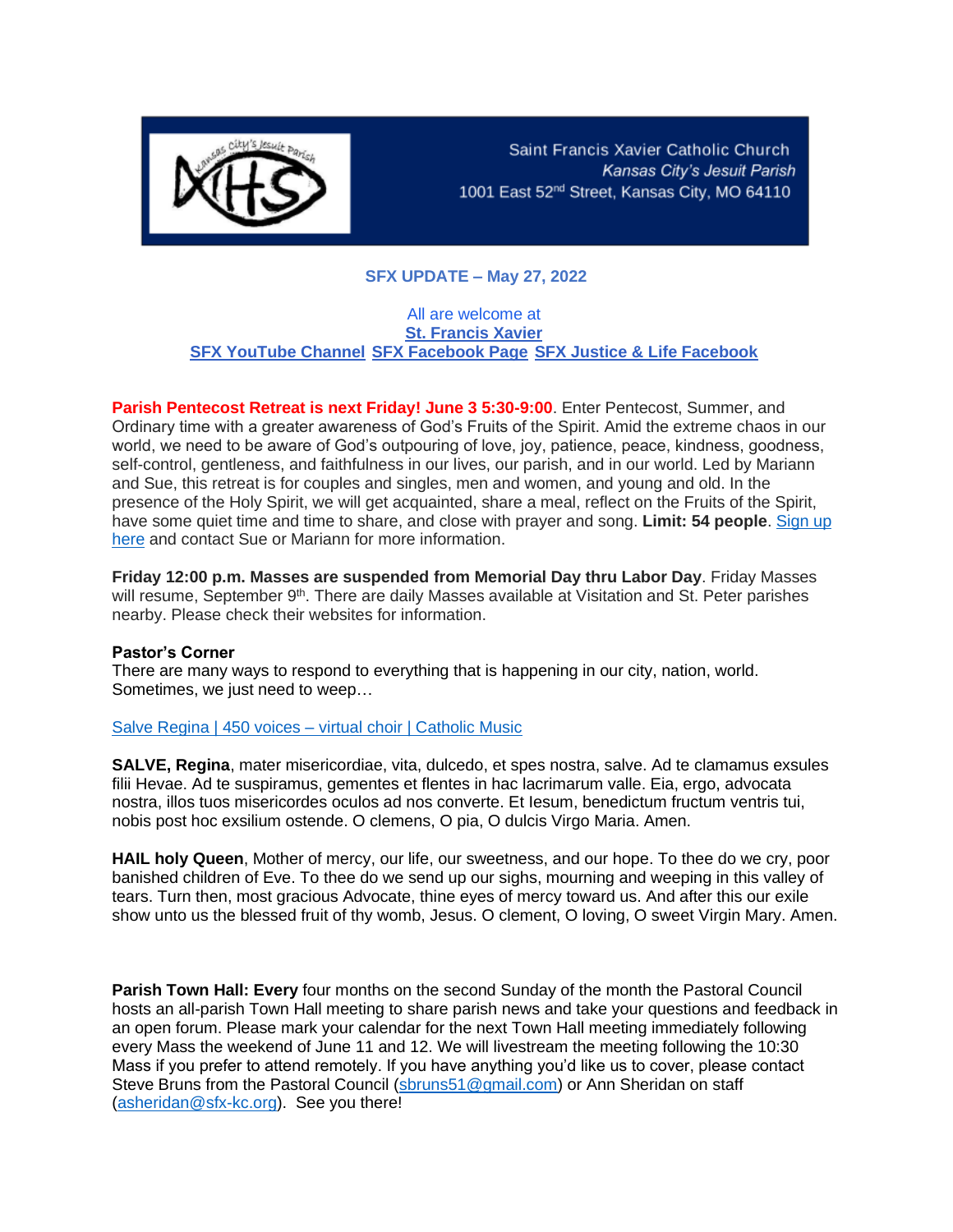Online Giving: The vendor we selected for our online giving platform was recently sold to another company. The migration has been a little bit rocky, and we are working through all known issues. If you donate to SFX online and are aware of any issues with your scheduled giving, please contact Peggy in the parish office. [pbeavencalia@sfx-kc.org](mailto:pbeavencalia@sfx-kc.org) or 816-381-9161. Thank you.

**Pray their names**. Those killed in Uvalde, Texas on Tuesday (no list of the dead has been released by authorities; this list was compiled from various news sources and may be inaccurate):

- Irma Garcia, 48 (we also remember Irma's husband Joe Garcia who died of a fatal heart attack Thursday)
- Eva Mireles, 44
- Neveah Bravo, 10
- Jacklyn Cazares, 9
- Makenna Elrod, 10
- Jose Flores, 10
- Eliahna "Ellie" Garcia, 9
- Uziyah Garcia, 8
- Amerie Jo Garza, 10
- Xavier Lopez, 10
- Jayce Carmelo Luevanos, 10
- Tess Mata, 10
- Miranda Matthis, 11
- Alithia Ramirez, 10
- Alexandria "Lexi" Rubio, 10
- Annabelle Guadalupe Rodriguez, 10
- Layla Salazar, 10
- Jailah Nicole Silguero, 10
- Eliahna Cruz Torres
- Elijah Cruz Torres, 10
- Rojelio Torres, 10
- Salvador Ramos, 18

**We pray for all those killed in mass shootings, racially motivated hate crimes, drug deals, drive bys, domestic disputes and other violence-- in our nation and in our city.** Those killed in the city of Kansas City, Missouri this week are:

- 61. Andreone Hall, 19, May 17 (was Unknown person, 5/17)
- 62. Quinton Dewberry, 23, May 18
- 63. Christina Nevels, 36, May 19
- 64. Rashan Stenson, Jr 17, 5/22
- 65. Unknown Name, May 24

We know there are many more killed in our metro, north and south of the river, east and west of State Line, in Kansas and Missouri, in all five counties. Lord, have mercy!

In light of the overwhelming gun violence, please consider supporting the following events and opportunities:

- **National Gun Violence Awareness Day is Friday, June 3.** Join Grandparents for Gun Safety from **4:00-6:00 pm in Mill Creek Park** to witness and raise awareness for the need for gun safety, Wear orange and bring a sign or use one of theirs.
- Write [Josh Hawley](https://www.hawley.senate.gov/contact-senator-hawley) and [Roy Blunt](https://www.blunt.senate.gov/contact/contact-roy) and tell them to support the Bipartisan Background [Checks Act of 2021.](https://www.congress.gov/bill/117th-congress/house-bill/8) Roy Blunt is the 4<sup>th</sup> [largest NRA benefactor](https://news.stlpublicradio.org/government-politics-issues/2022-05-26/how-much-has-the-nra-spent-on-missouris-senators) and Josh Hawley ranks 12<sup>th</sup>.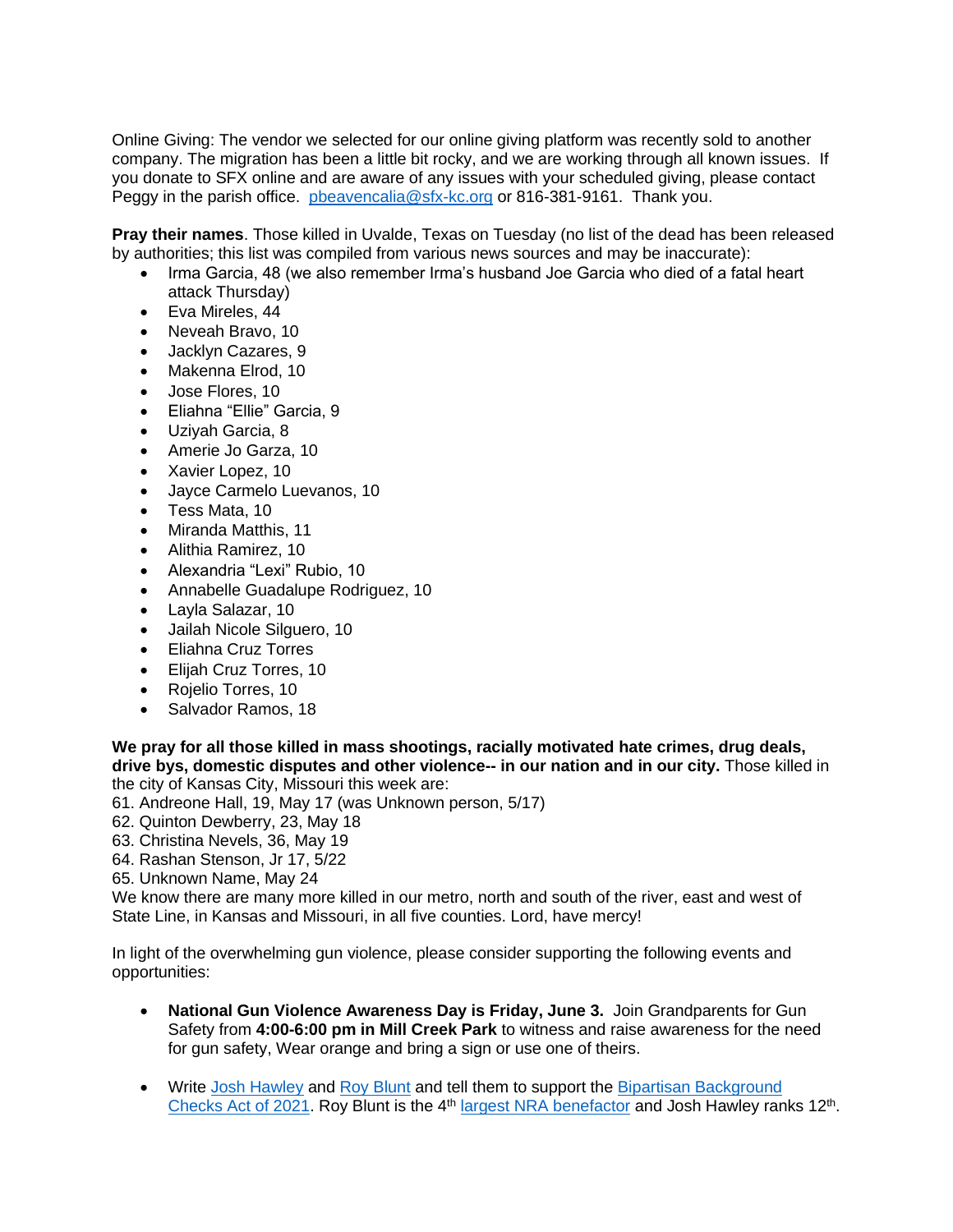- Call or visit their offices
	-

o Roy Blunt - 816-471-7141 1000 Walnut St., Ste. 1560, KC, MO 64106

o Josh Hawley - 816-960-4694 400 E. 9th Street, Suite 9350. KCMO 64106

**Are you ready for Spring?** Ready for a return to fun? The social committee is gearing up for a return to normal activities and is seeking new members who want to get creative and love to party. The group is responsible for planning fun activities and utilizing Xavier Hall. Past events included a Valentine's Day party, game night, and Halloween party. Please contac[t](mailto:belvit73@gmail.com) **[Shelby Siegel](mailto:belvit73@gmail.com)** if you are interested in joining or if you have any questions about the group.

## **Ignatian Parish Justice Summit**

**VIRTUAL ONLY** – **June 15 11:15-5:15 pm via Zoom –** Cost is \$50 [Click here](mailto:https://ignatiansolidarity.net/ignatian-parish-justice-summit/?utm_source=Parishioners+and+Parish+Staff&utm_campaign=13193b2fe0-Soldiarity+on+Tap+-+Chicago_COPY_01&utm_medium=email&utm_term=0_292a80a64d-13193b2fe0-256206725&mc_cid=13193b2fe0&mc_eid=0ac78c8e67) for more information and to register.

This is a terrific opportunity to:

- Share best practices,
- form new connections within the broader Catholic network, and
- explore strategies and ideas around parish work for social justice inspired by the Ignatian charism.

Join us as we explore how to nurture more just, spiritually grounded, and vibrant parish communities.

**The pandemic isn't over.** As the US marks 1,000,000 COVID deaths, we mourn, and we recommit ourselves to doing everything we can to help ourselves and our communities stay healthy. Go to [www.COVID.gov](http://www.covid.gov/) for information about mask-wearing, vaccines, treatments, and testing. Everyone is now eligible for (another) 8 FREE at-home COVID tests. Go to [COVID.gov/tests -](https://www.covid.gov/tests) Free at-home [COVID-19 tests](https://www.covid.gov/tests) to order yours.

Save the date: Graduation Mass, June 12, 10:30 am. Our graduates (high school, college, university) are invited to wear their cap and gown regalia to Mass and receive a special blessing. (Please contact Mariann [\(mccormally@sfx-kc.org\)](mailto:mccormally@sfx-kc.org) to make sure your graduate is on our list – we don't want to miss anyone!).

**Grazie. Abbiamo ricevuto la sua email.** That is the email we received this week from the Segreteria Generale del Sinodo dei Vescov – the Secretary General for the Synod of Bishops at the Vatican. Our Synod Survey Summary has been submitted to Bishop Johnston and to the Vatican. **You can read the summary [HERE](http://www.sfx-kc.org/wp-content/uploads/2022/05/Synod-Survey-Summary.pdf) and view the complete survey and all the comments [HERE.](http://www.sfx-kc.org/wp-content/uploads/2022/05/Synod-Survey-result-.pdf) Father Dan White, SJ,** former associate pastor here at SFX and present pastor at St. Francis Xavier College Church in St. Louis **preached on the Synod** last weekend. Watch the YouTube recording here: **[Father Dan White on Trusting the Spirit and The Synod.](https://youtube.com/clip/Ugkx6p5dq0sJbDtQyunhrYq_5DquLG4PMPIX)** 

**The Adult Faith Formation Committee** encourages all parishioners, young and old, to **LOOK for the JOY –** even in times of outrage, frustration, and deep, deep sadness. Joy is one of the nine "fruits of the Spirit" (joy, peace, love, goodness, kindness, gentleness, patience, faithfulness, selfcontrol). One definition of joy is joy "the beginning of anything new… curiosity…spontaneity…notknowing." (Neal Allen *Shapes of Truth: Discover God Inside You*). As we approach the end of the Easter Season and the Feast of Pentecost, trust that joy is available to all of us. And if you're willing, email Mariann [mccormally@sfx-kc.org](mailto:mccormally@sfx-kc.org) and let us know who and what is bringing you joy these days.

## **Mark Your Calendars:**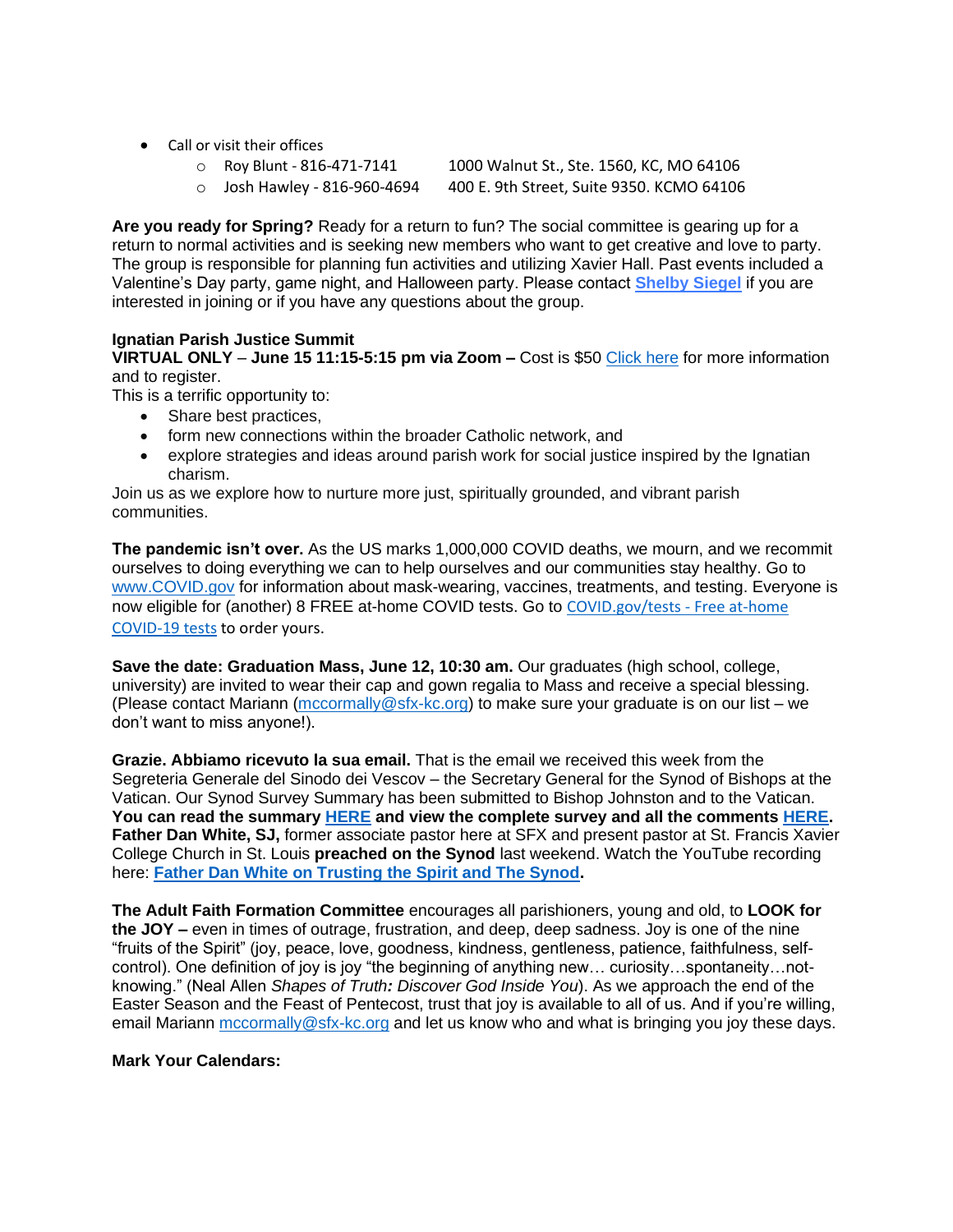**Fundraiser for Ukraine – Tonight, Fri, May 27 at 6 pm at Drexel Hall** (3301 Baltimore) Sponsored by Returned Peace Corps volunteers and the KC Irish Center you are invited to enjoy live music and dance performances, art, raffle prizes, a silent auction, and a cash bar. The cost is \$15, or \$20 at the door. For more information go to [Our Village: A Kansas City Benefit for Ukraine Tickets, Fri 27](https://www.eventbrite.com/e/our-village-a-kansas-city-benefit-for-ukraine-tickets-333065627257?aff=erellivmlt)  [May 2022 at 18:00 | Eventbrite](https://www.eventbrite.com/e/our-village-a-kansas-city-benefit-for-ukraine-tickets-333065627257?aff=erellivmlt)

**EmbRace**, our anti-racism ministry will meet Sunday, June 5, 2022, from 9:00-10:15 am in Xavier Hall. *All are welcome!*

*Binding Us Together* **by Alvin Brooks –** *Our book group starts a week from Monday!* We will read and discuss Mr. Brooks' book via Zoom on Monday evenings June 6 (Chapters 1-4), June 13 (Chapters 6-9), and June 20 (Chapters 10-13), and then host him in Xavier Hall on June 27 for an engaging discussion. Please consider purchasing the book from Rainy Day books. Let us know if you're interested by signing up [here](https://www.signupgenius.com/go/9040A4CA5AF2EA6FF2-binding) or contact [Sue.](mailto:srobb@sfx-kc.org)

**Bloodmobile June 26 –** A young parishioner, Sofie, required 50 units of blood at birth for a lifethreatening congenital heart/lung condition. Each year, the family sponsors a blood drive to help others in need of lifesaving blood products. SFX will host the blood drive in Xavier Hall so mark your calendars for June 26 from 9-1 and schedule an appointment by going to [https://donate.savealifenow.org/donor/schedules/sponsor\\_code](https://donate.savealifenow.org/donor/schedules/sponsor_code) and enter code ED8V or contact the chairperson at [blooddrivekc@gmail.com.](mailto:blooddrivekc@gmail.com) All presenting donors will receive 2 free Royals tickets! Thank you!

**Migrant Farmworkers Collection and Dates -** We have 3 dates to go to Lexington to serve the migrant families who put food on our tables. Mark your calendars for **August 22, September 19, and October 3**. We will leave the SFX parking lot at 3:00 and return about 8:00 pm. All are welcome!

# **We have been asked to collect:**

white rice (not instant) pinto beans (dry, not in cans) cans of hearty, meaty soup - beef chili, hearty chicken, chicken and rice, beans and ham *(Yes, we're collecting soup again!!!!! Go SFX!)* Paper sacks without handles Clean bath towels New or gently used white or gray tube socks – knee high Simple, solid colored stocking caps (*Start your needles, knitters and crocheters!)* \*Clean sweatshirts - med, large, X-large \*Clean lightweight long sleeve shirts – med, large, X-large \*Clean new and gently used T-shirts – med, large, X-large \* For the non-food items, **please separate, sort, and label all donations. \*** (Example: t-shirts –

medium) *Neither MFAF nor SFX has the staff and time to sort all we receive*. Please drop off your donations in the back of church when you come to Mass or bring them to the parish office during office hours. Contact [Sue](mailto:srobb@sfx-kc.org) for more information. **FROM OUR APOSTOLATES and FRIENDS**

**Jesuit Refugee Services World Refugee Day Event: Virtual Cooking Demonstration featuring Chef Zainab from Foodhini.** Tuesday, June 21, 11:00 Central. Chef Zainab, born and raised in Kabul, Afghanistan, will walk us through the steps to prepare a traditional Afghan dish of Lubya Kidney Bean Stew. Once you sign up, you will receive a list of ingredients to purchase before the event. Register at [JRS.USA World Refugee Day Event -](https://www.jrsusa.org/event/wrd-event-foodhini/) Cooking Demonstration.

**Nelson Atkins Sixth Annual Juneteenth Celebration - June 11, 2022 - 10 am-4 pm.**